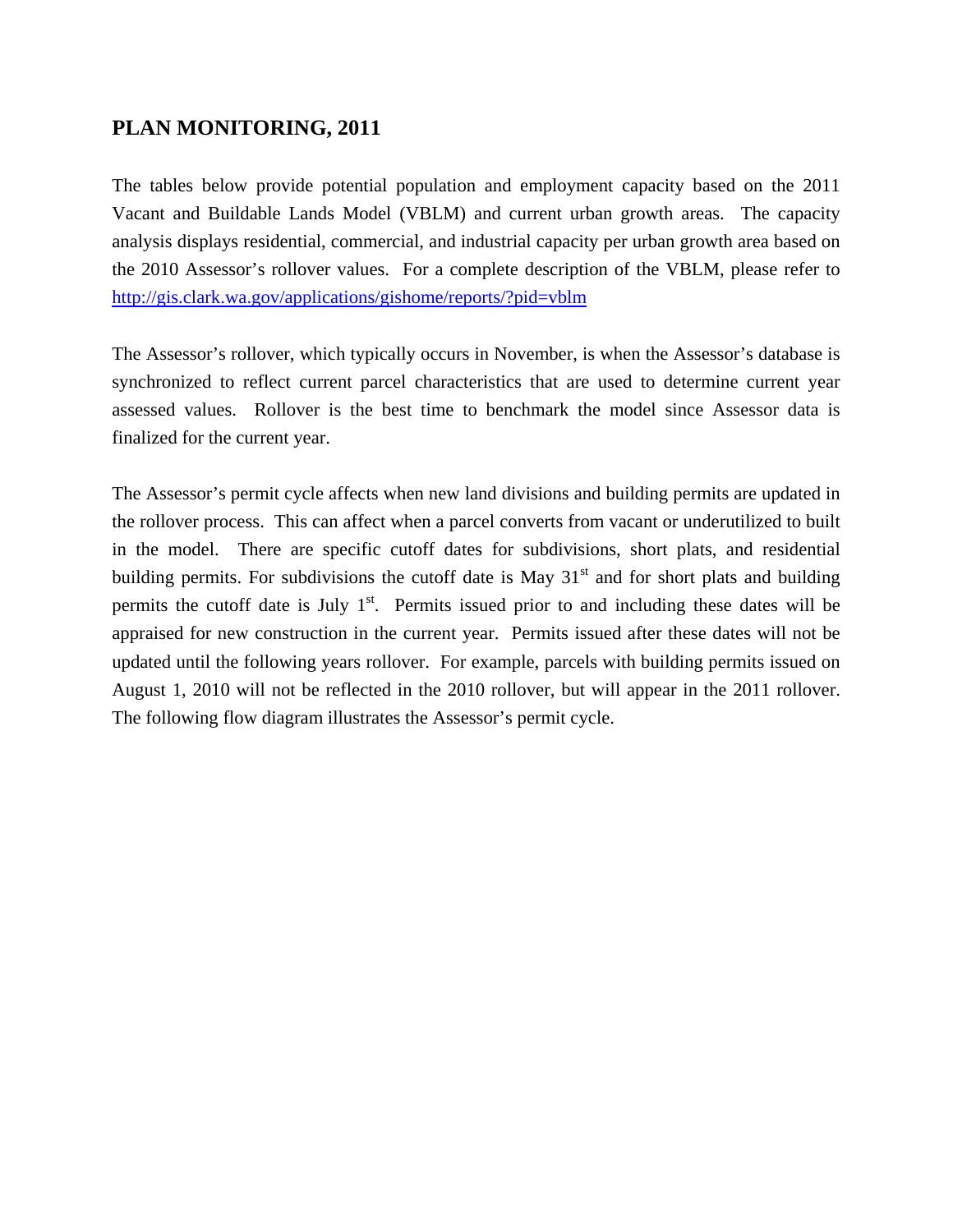

The 2011 VBLM data below indicates that countywide there are 8,412 net developable (buildable) residential acres with a capacity of 155,901 residents; 4,100 net developable (buildable) commercial acres with an employment capacity of 82,004 and 3,202 net developable (buildable) industrial acres with an employment capacity of 28,817.

Note: In 2011, the City of Battle Ground gained about 15 total gross acres of vacant and underutilized land compared to 2010. This increase is largely due to declining built property values that are below model thresholds for determining underutilized parcels in the vacant land model and were reclassified. Please see model thresholds discussion in the complete VBLM description in link on first page. Additional increases in total acreage possibly include land use changes and parcel reconfigurations.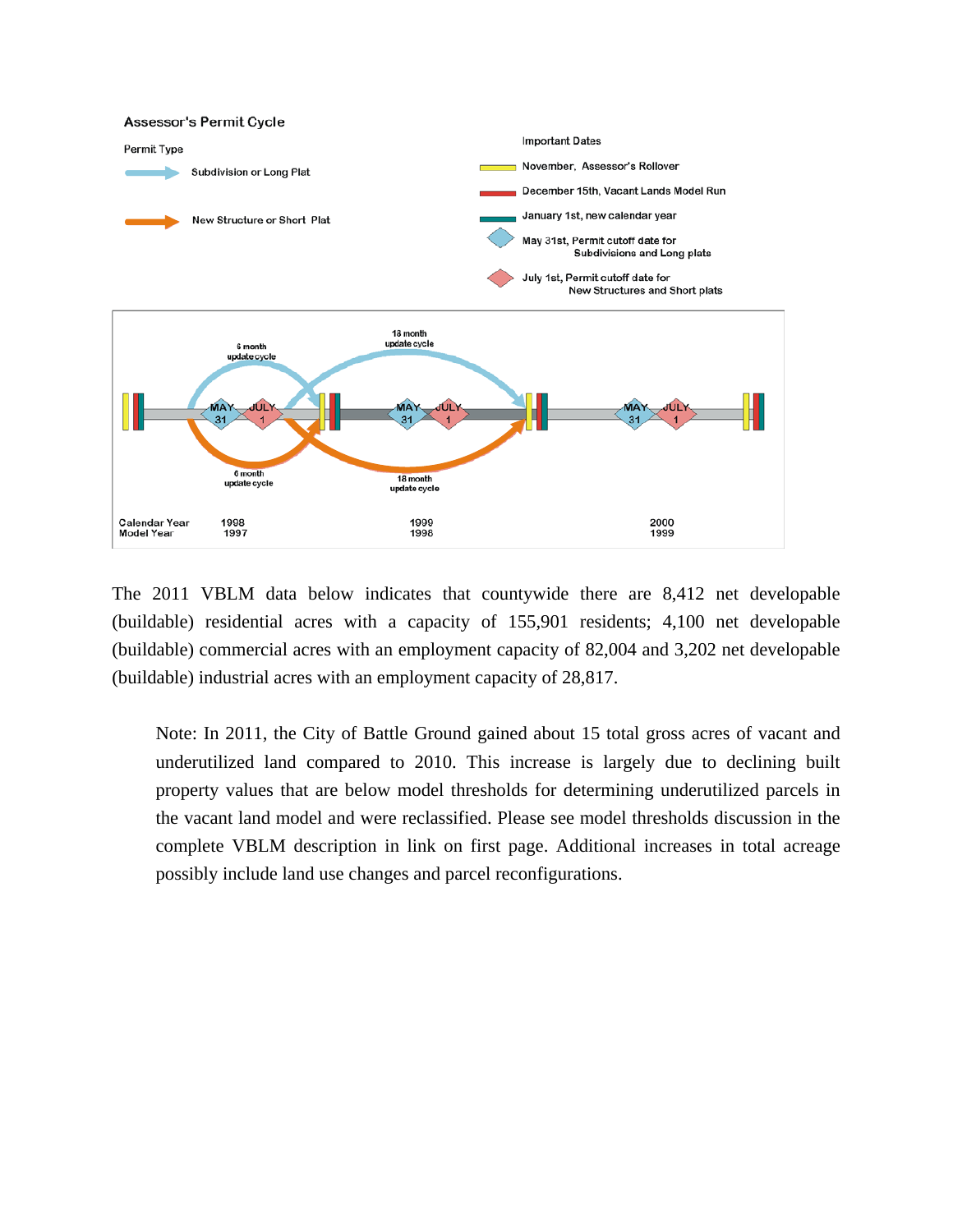| Residential UGA Capacity Analysis, 2011 VBLM |                    |                                             |                 |                  |              |                  |            |  |
|----------------------------------------------|--------------------|---------------------------------------------|-----------------|------------------|--------------|------------------|------------|--|
|                                              |                    |                                             |                 |                  |              |                  | Capacity   |  |
|                                              | <b>VBLM</b>        | Will Not Convert Infrastructure Developable |                 |                  | Housing      | Units per        | in         |  |
|                                              |                    |                                             |                 |                  |              |                  |            |  |
|                                              | <b>Gross Acres</b> | <b>Acres</b>                                | <b>Acres</b>    | <b>Net Acres</b> | <b>Units</b> | Acre             | Population |  |
| <b>Battle Ground</b>                         |                    |                                             |                 |                  |              |                  |            |  |
| City                                         | 1,467              | 585                                         | 243             | 639              | 5,570        | 8.7              | 14,426     |  |
| <b>UGA</b>                                   | 1,186              | 430                                         | 205             | 551              | 3,847        | 7.0              | 9,962      |  |
| Total                                        | 2,653              | 1,015                                       | 448             | 1,189            | 9,416        | 7.9              | 24,388     |  |
| Camas                                        |                    |                                             |                 |                  |              |                  |            |  |
| City                                         | 1,533              | 605                                         | 257             | 671              | 3,914        | 5.8              | 10,136     |  |
| <b>UGA</b>                                   | $\overline{522}$   | 207                                         | $\overline{87}$ | 228              | 1,526        | 6.7              | 3,951      |  |
| Total                                        | 2,055              | $\overline{812}$                            | 345             | 899              | 5,439        | 6.0              | 14,087     |  |
| La Center                                    |                    |                                             |                 |                  |              |                  |            |  |
| City                                         | 297                | 109                                         | 52              | 136              | 572          | 4.2              | 1,483      |  |
| <b>UGA</b>                                   | 716                | 294                                         | 117             | 305              | 1,645        | $\overline{5.4}$ | 4,262      |  |
| Total                                        | 1,013              | 404                                         | 169             | 441              | 2,218        | 5.0              | 5,744      |  |
| Ridgefield                                   |                    |                                             |                 |                  |              |                  |            |  |
| City                                         | 1,727              | 699                                         | 285             | 743              | 4,991        | 6.7              | 12,925     |  |
| <b>UGA</b>                                   | $\overline{968}$   | 387                                         | 161             | 420              | 3,340        | $\overline{8.0}$ | 8,651      |  |
| Total                                        | 2,695              | 1,087                                       | 445             | 1,163            | 8,331        | $\overline{7.2}$ | 21,577     |  |
| Vancouver                                    |                    |                                             |                 |                  |              |                  |            |  |
| City                                         | 1,490              | 530                                         | 265             | 695              | 6,107        | $\overline{8.8}$ | 15,816     |  |
| <b>UGA</b>                                   | 7,560              | 2,784                                       | 1,315           | 3,462            | 24,971       | 7.2              | 64,676     |  |
| Total                                        | 9,051              | 3,314                                       | 1,580           | 4,157            | 31,078       | 7.5              | 80,492     |  |
| Washougal                                    |                    |                                             |                 |                  |              |                  |            |  |
| City                                         | 629                | 245                                         | 105             | 278              | 1,668        | 6.0              | 4,320      |  |
| <b>UGA</b>                                   | 552                | 207                                         | 96              | 250              | 1,903        | 7.6              | 4,928      |  |
| Total                                        | 1,181              | 452                                         | 201             | 528              | 3,571        | 6.8              | 9,248      |  |
| <b>Yacolt</b>                                |                    |                                             |                 |                  |              |                  |            |  |
| City                                         | $\overline{52}$    | 10                                          | $\overline{12}$ | $\overline{30}$  | 121          | 4.0              | 313        |  |
| <b>UGA</b>                                   | 10                 | $\overline{3}$                              | $\overline{2}$  | $\overline{5}$   | 20           | 4.0              | 53         |  |
| Total                                        | 61                 | $\overline{13}$                             | $\overline{14}$ | $\overline{35}$  | 141          | 4.0              | 365        |  |
| <b>Grand Total</b>                           | 18,708             | 7,095                                       | 3,201           | 8,412            | 60,193       | 7.2              | 155,901    |  |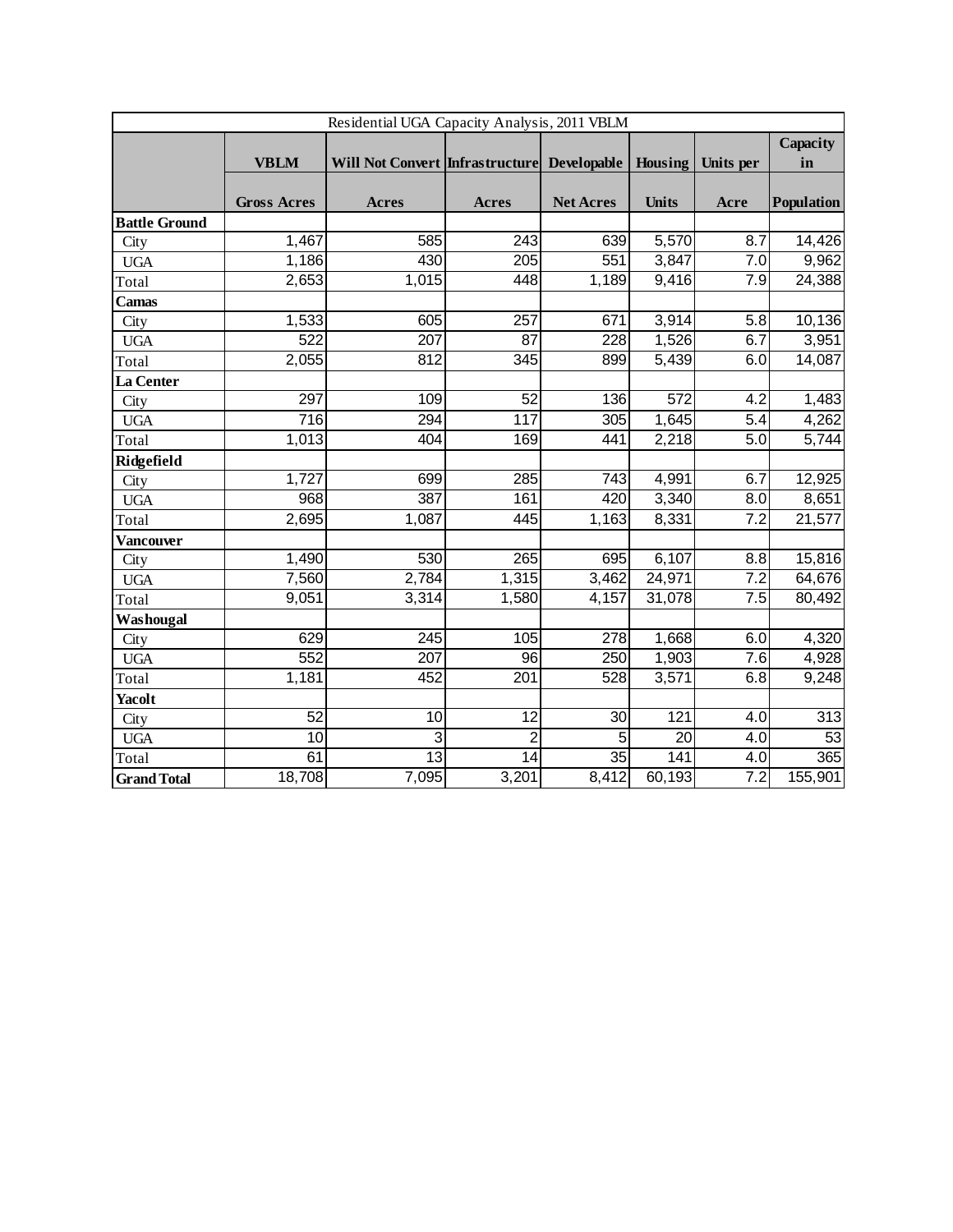| Commercial UGA Capacity Analysis, 2011 VBLM |                    |                                               |                  |                  |             |  |  |
|---------------------------------------------|--------------------|-----------------------------------------------|------------------|------------------|-------------|--|--|
|                                             | <b>VBLM</b>        | Will Not Convert   Infrastructure Developable |                  |                  | <b>Jobs</b> |  |  |
|                                             | <b>Gross Acres</b> | <b>Acres</b>                                  | <b>Acres</b>     | <b>Net Acres</b> |             |  |  |
| <b>Battle Ground</b>                        |                    |                                               |                  |                  |             |  |  |
| City                                        | 654                | 99                                            | 140              | 416              | 8,317       |  |  |
| <b>UGA</b>                                  | 162                | $\overline{21}$                               | $\overline{35}$  | 106              | 2,124       |  |  |
| Total                                       | 817                | 119                                           | 175              | 522              | 10,441      |  |  |
| Camas                                       |                    |                                               |                  |                  |             |  |  |
| City                                        | 1,454              | 165                                           | 322              | 967              | 19,338      |  |  |
| <b>UGA</b>                                  | 84                 | $\overline{12}$                               | 18               | 54               | 1,076       |  |  |
| Total                                       | 1,538              | 177                                           | $\overline{340}$ | 1,021            | 20,414      |  |  |
| La Center                                   |                    |                                               |                  |                  |             |  |  |
| City                                        | 12                 | 1                                             | 3                | 8                | 154         |  |  |
| <b>UGA</b>                                  | $\overline{97}$    | 4                                             | $\overline{23}$  | $\overline{70}$  | 1,390       |  |  |
| Total                                       | 109                | $\overline{6}$                                | $\overline{26}$  | 77               | 1,544       |  |  |
| Ridgefield                                  |                    |                                               |                  |                  |             |  |  |
| City                                        | 672                | 78                                            | 148              | 445              | 8,905       |  |  |
| <b>UGA</b>                                  | 107                | 11                                            | 24               | 72               | 1,443       |  |  |
| Total                                       | 779                | 89                                            | 173              | 517              | 10,348      |  |  |
| Vancouver                                   |                    |                                               |                  |                  |             |  |  |
| City                                        | 580                | $\overline{23}$                               | 139              | 418              | 8,351       |  |  |
| <b>UGA</b>                                  | 1,597              | 138                                           | 365              | 1,095            | 21,895      |  |  |
| Total                                       | 2,177              | 161                                           | 504              | 1,512            | 30,246      |  |  |
| Washougal                                   |                    |                                               |                  |                  |             |  |  |
| City                                        | 56                 | 5                                             | 13               | 39               | 777         |  |  |
| <b>UGA</b>                                  | 568                | 33                                            | 134              | 402              | 8,031       |  |  |
| Total                                       | 624                | 37                                            | 147              | 440              | 8,808       |  |  |
| Yacolt                                      |                    |                                               |                  |                  |             |  |  |
| City                                        | 14                 | 0                                             | 3                | 10               | 204         |  |  |
| <b>UGA</b>                                  | 0                  | $\overline{0}$                                | $\overline{0}$   | 0                | $\mathbf 0$ |  |  |
| Total                                       | 14                 | 0                                             | 3                | 10               | 204         |  |  |
| <b>Grand Total</b>                          | 6,057              | 589                                           | 1,368            | 4,100            | 82,004      |  |  |